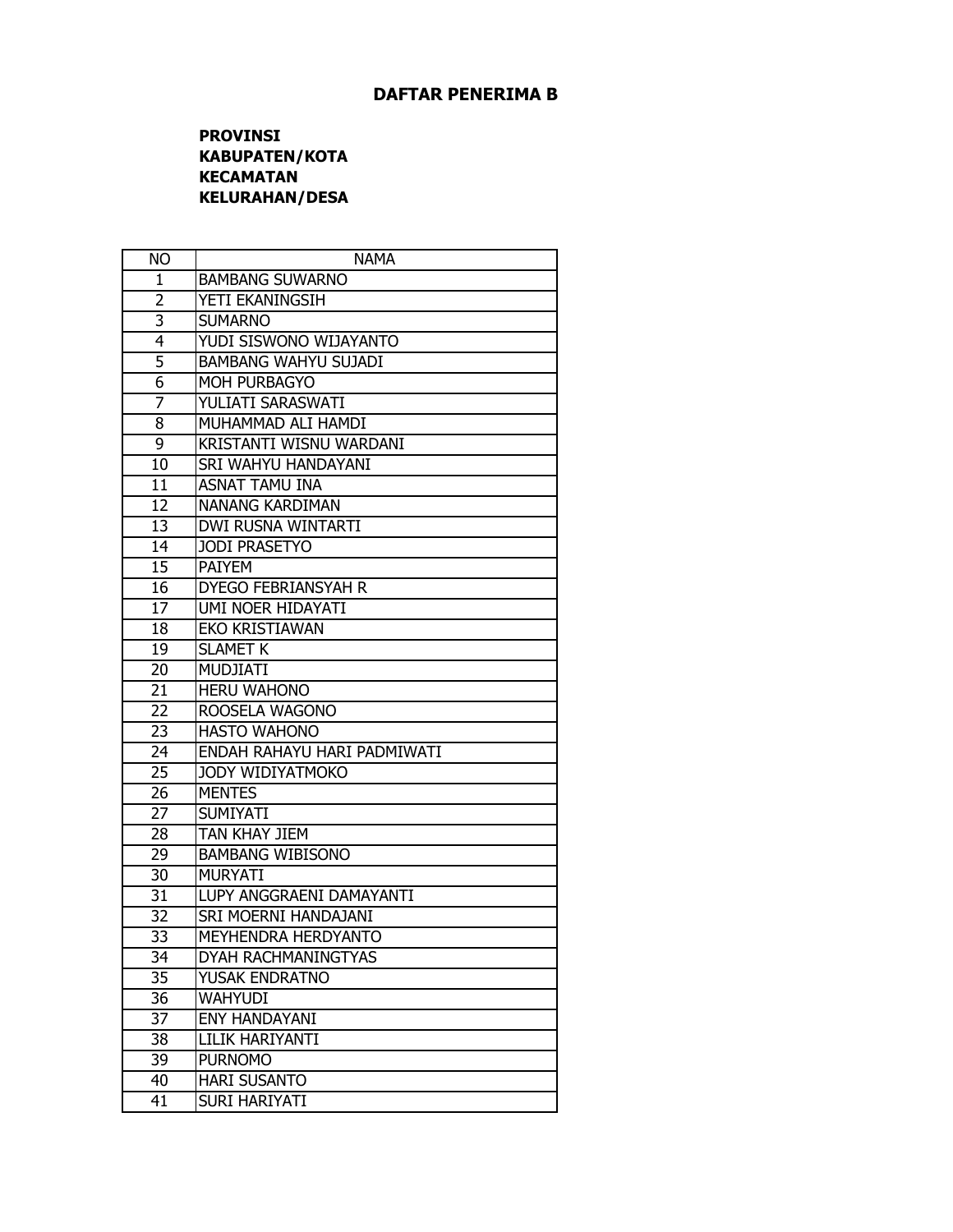| 42              | <b>TJOBANTORO</b>                      |
|-----------------|----------------------------------------|
| 43              | <b>SLAMET SUPRIYONO</b>                |
| 44              | <b>SAFARIANTO</b>                      |
| 45              | <b>SULAMI</b>                          |
| 46              | <b>SUPRAPTO G</b>                      |
| 47              | SITI SUWARLIN NINGSIH                  |
| 48              | <b>TITIK RETNOWATI</b>                 |
| 49              | <b>SRIYATI</b>                         |
| 50              | <b>SARBANI</b>                         |
| 51              | TULUS ADI PARMANTO                     |
| 52              | <b>HERLINA AGUSTIN</b>                 |
| 53              | <b>INDRA HARYADI</b>                   |
| 54              | EDY BOEDI HARDJO                       |
| $\overline{55}$ | <b>SUPARNO</b>                         |
| 56              | <b>MARJOKO</b>                         |
| $\overline{57}$ | AMELIA PRIHASTUTI                      |
| 58              | <b>SUMI HERYATI</b>                    |
| 59              | RIA RISKAWATI                          |
| 60              | <b>IDAJATI</b>                         |
| 61              | <b>ANDIEK IRAWAN</b>                   |
| 62              | LIA HENDY DARMAWATI                    |
| 63              | WAHYU SITI NURKASANAH                  |
| 64              | <b>PARYONO</b>                         |
| 65              | BAMBANG ATMADJI SANTOSO LOENGGOEH DADI |
| 66              | SITI CHOTIDJAH                         |
| $\overline{67}$ | YUNI LESTARI                           |
| 68              | YONI SANTOSO                           |
| 69              | ANDY EKO YUDIANTO                      |
| 70              | <b>WAYAN KUSUMA PUTRA</b>              |
| 71              | <b>SISWO SUPRAPTO</b>                  |
| 72              | <b>KALIMAH</b>                         |
| 73              | <b>RAWI</b>                            |
| 74              | <b>MUJINEM</b>                         |
| 75              | <b>KARIONO</b>                         |
| 76              | JAP KHOEN DJAY                         |
| 77              | ANDY SETYO WIBISONO                    |
| 78              | DJUNAYDHI SUPRIYATMOKO                 |
| 79              | MUHAMAD SUBAKIR                        |
| 80              | <b>HANDOKO</b>                         |
| 81              | SONY TRI YUDHI HARTO                   |
| 82              | <b>UMI CHASANAH</b>                    |
| 83              | PRIYO HARTONO                          |
| 84              | <b>PRIANTINI</b>                       |
| 85              | <b>WENFRI IRAWAN</b>                   |
| 86              | REVITA WIDYA PURNAMA                   |
| 87              | <b>RUSGIANTO</b>                       |
| 88              | <b>PARTIYEM</b>                        |
| 89              | <b>SUMINAH</b>                         |
| 90              | ALFONSUS AGUSTIYONO                    |
| 91              | ADI WIDJANANTO SOEHARNO                |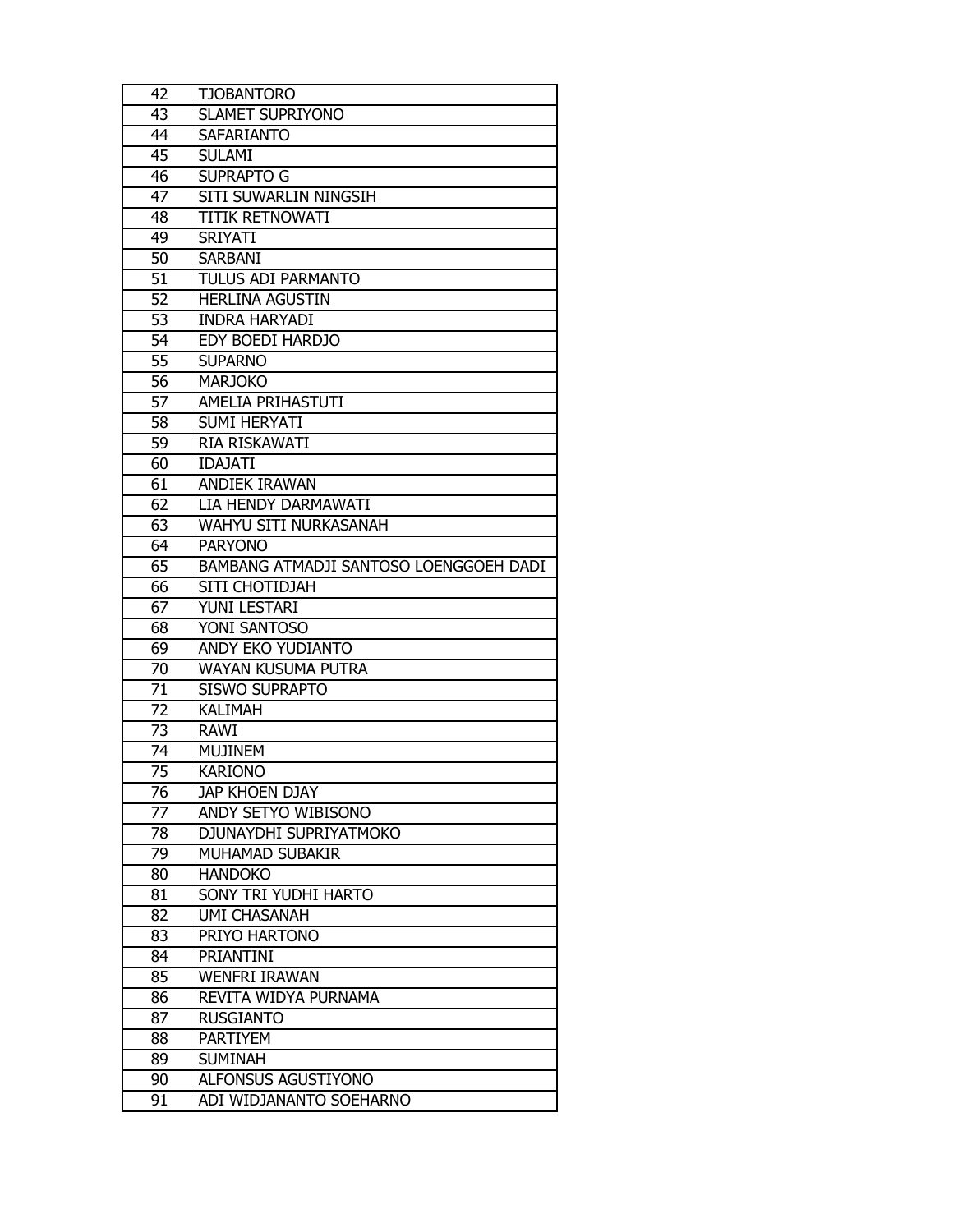| 92         | RETNO HAPSARI PUTRI             |
|------------|---------------------------------|
| 93         | AJENG SULISTYO ATI PUTRI        |
| 94         | SUPRAPTI HARIYANI               |
| 95         | <b>ANNA AFIANTI</b>             |
| 96         | <b>RANDI GALANG SAPUTRA</b>     |
| 97         | <b>JALU PRASTOWO</b>            |
| 98         | <b>GALUH SELLA DEVI SAPUTRI</b> |
| 99         | <b>AGUS SANTOSO</b>             |
| 100        | <b>AGUS MARYONO</b>             |
| 101        | <b>VINO BAYU DEWANTO</b>        |
| 102        | <b>IMAM RIFAI LAPIYO</b>        |
| 103        | <b>TEGUH PRIHANTO</b>           |
| 104        | <b>SANTOSO</b>                  |
| 105        | <b>KRISTIANTINI</b>             |
| 106        | AYU PRAHARAWATI                 |
| 107        | <b>DWI YUNIARTI</b>             |
| 108        | <b>SOEWASIH</b>                 |
| 109        | <b>SUMARTI</b>                  |
| 110        | <b>CATUR NUGROHO</b>            |
| 111        | <b>DWI HERMAWATI</b>            |
| 112        | <b>JOKO SUGENG PRIHATIN</b>     |
| 113        | MOCHAMAD CHOIRUL ANWAR          |
| 114        | <b>JIMMY BECKHAM KENNEDI</b>    |
| 115        | <b>SULISTYOWATI</b>             |
| 116        | ENDANG SRI SAPTORINI W          |
| 117        | <b>HARDIJANTO</b>               |
|            |                                 |
| 118        | <b>BOEDIANTO</b>                |
| 119        | <b>GEMI</b>                     |
| 120        | <b>GOENAWAN</b>                 |
| 121        | <b>ARIG NURSANTO</b>            |
| 122        | HARIYANTO SUTIKNO               |
| 123        | <b>SOEISNAN</b>                 |
| 124        | <b>GUNTARI</b>                  |
| 125        | <b>KUSTINI</b>                  |
| 126        | KUS ADHI WIDODO                 |
| 127        | <b>SRI NURWAHYUNI</b>           |
| 128        | AZRUL ILHAM AHYA DEWANGGA       |
| 129        | TRI KUSRAHTANTO                 |
| 130        | <b>INDRA PRIYANTO</b>           |
| 131        | <b>MARSUDI</b>                  |
| 132        | NEVY POEDJANARKO                |
| 133        | <b>DWI SANTOSO</b>              |
| 134        | TRI SULISTYOENG WARNO           |
| 135        | <b>SAIMUN</b>                   |
| 136        | <b>UTARI</b>                    |
| 137        | ETIK NILASARI DEWI              |
| 138        | <b>SUTIRAH</b>                  |
| 139        | <b>WARDOYO</b>                  |
| 140<br>141 | <b>SUGIYANTO</b>                |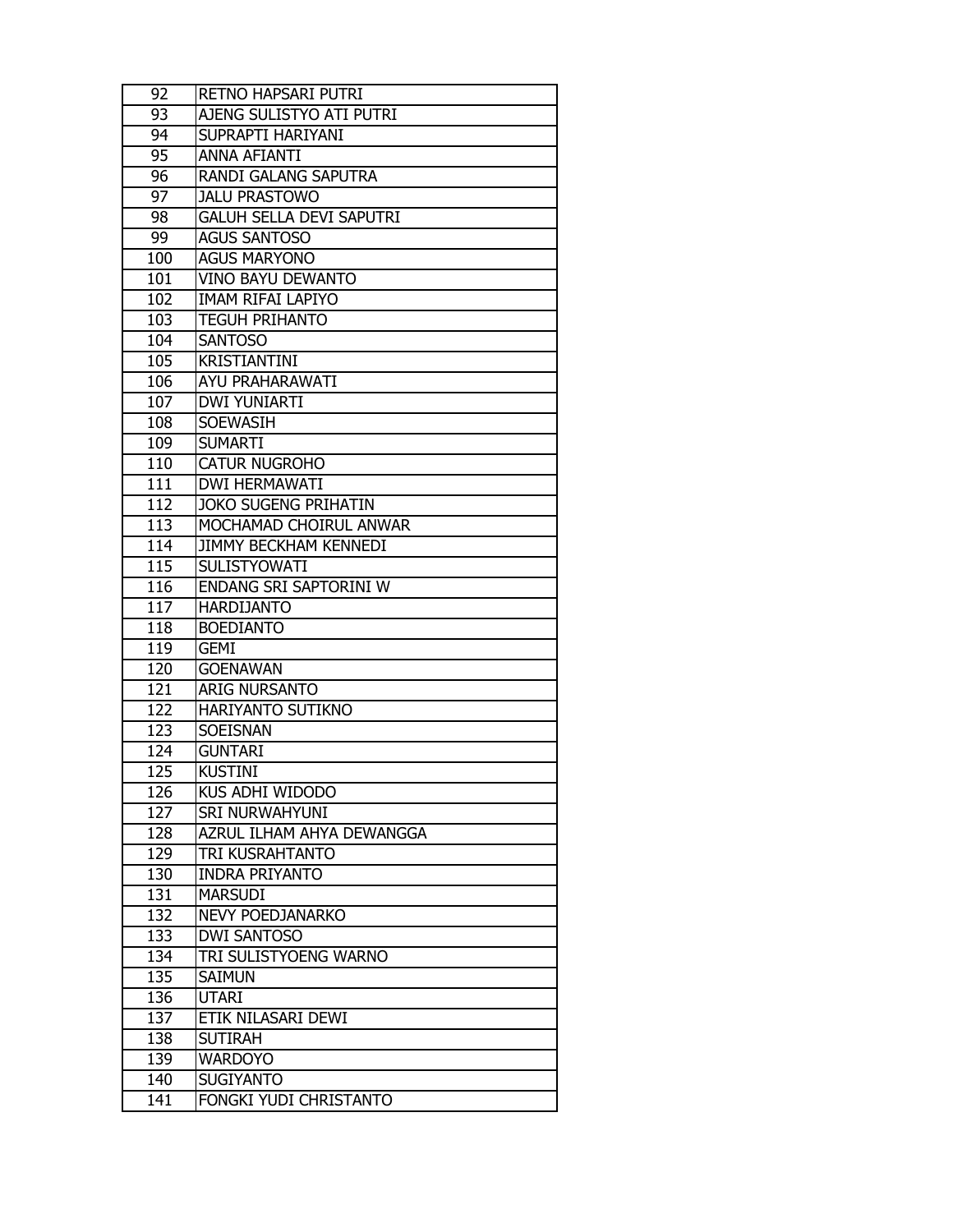| 142 | <b>BAGUS BOEDI SATRIYO</b>           |
|-----|--------------------------------------|
| 143 | <b>SUPRIYANI</b>                     |
| 144 | MOCHAMAD RIZKI KURNIAWAN             |
| 145 | <b>GATOT SUPRIYANTO</b>              |
| 146 | <b>AGUS SOEPRIYO</b>                 |
| 147 | <b>PUJI ASTUTI</b>                   |
| 148 | <b>SAMINEM</b>                       |
| 149 | DWI MEI SUSILO                       |
| 150 | <b>AGUNG WIDJAJANTO</b>              |
| 151 | <b>SUPRIYONO</b>                     |
| 152 | ARI KASRIARSO                        |
| 153 | <b>HERY JADMIKO</b>                  |
| 154 | <b>AMIRUDIN</b>                      |
| 155 | <b>NADHIFAH</b>                      |
| 156 | <b>EDY SUYANTO</b>                   |
| 157 | <b>RUDY KUSTANTO</b>                 |
| 158 | SONYA AYU ANDRIANI                   |
| 159 | <b>HARJITO</b>                       |
| 160 | HAMID SOETOMO                        |
| 161 | DARU CAHYONO                         |
| 162 | <b>ATIK ANITAWATI</b>                |
| 163 | <b>KRIS KISWARA</b>                  |
| 164 | RAMANDA DEVA OKTAVIANO RAMA          |
| 165 | <b>MUDJIATI</b>                      |
| 166 | <b>DENI PRASETYONO</b>               |
| 167 | TUTIK SUHERMIN                       |
| 168 | THAM NOEI BING                       |
| 169 | SIE PEK DJING                        |
| 170 | <b>SOELASTRI</b>                     |
| 171 | tri Kusworo                          |
| 172 | <b>ABDUL MANAF</b>                   |
| 173 | DWI WAHYUDI                          |
| 174 | <b>KATINI</b>                        |
| 175 | <b>SUTARDI</b>                       |
| 176 | SITI MISRIYAM                        |
| 177 | SARI EKA WIJAYANTI                   |
| 178 | <b>EKO SUBAGYO SAPUTRO</b>           |
| 179 | <b>SOEMANTO</b>                      |
| 180 | <b>TRIONO</b>                        |
| 181 | <b>MISDI</b>                         |
| 182 | SYAMSUL RIZAL RACHMAD                |
| 183 | ACHMAD ARDIANSYAH                    |
| 184 | <b>DEDI ARYANTO</b>                  |
| 185 | MOCHAMAD SYUKUR                      |
| 186 | NATHANNAEL AFRIZHA BRYLIANT PUTRA    |
| 187 | DWI BUDI SUBIJANTORO                 |
| 188 | <b>BAGUS PRAMADA INNES WICAKSONO</b> |
| 189 | <b>SUMARMIATI</b>                    |
| 190 | YAKUP SISWANTO                       |
| 191 | <b>SUBRIYANTO</b>                    |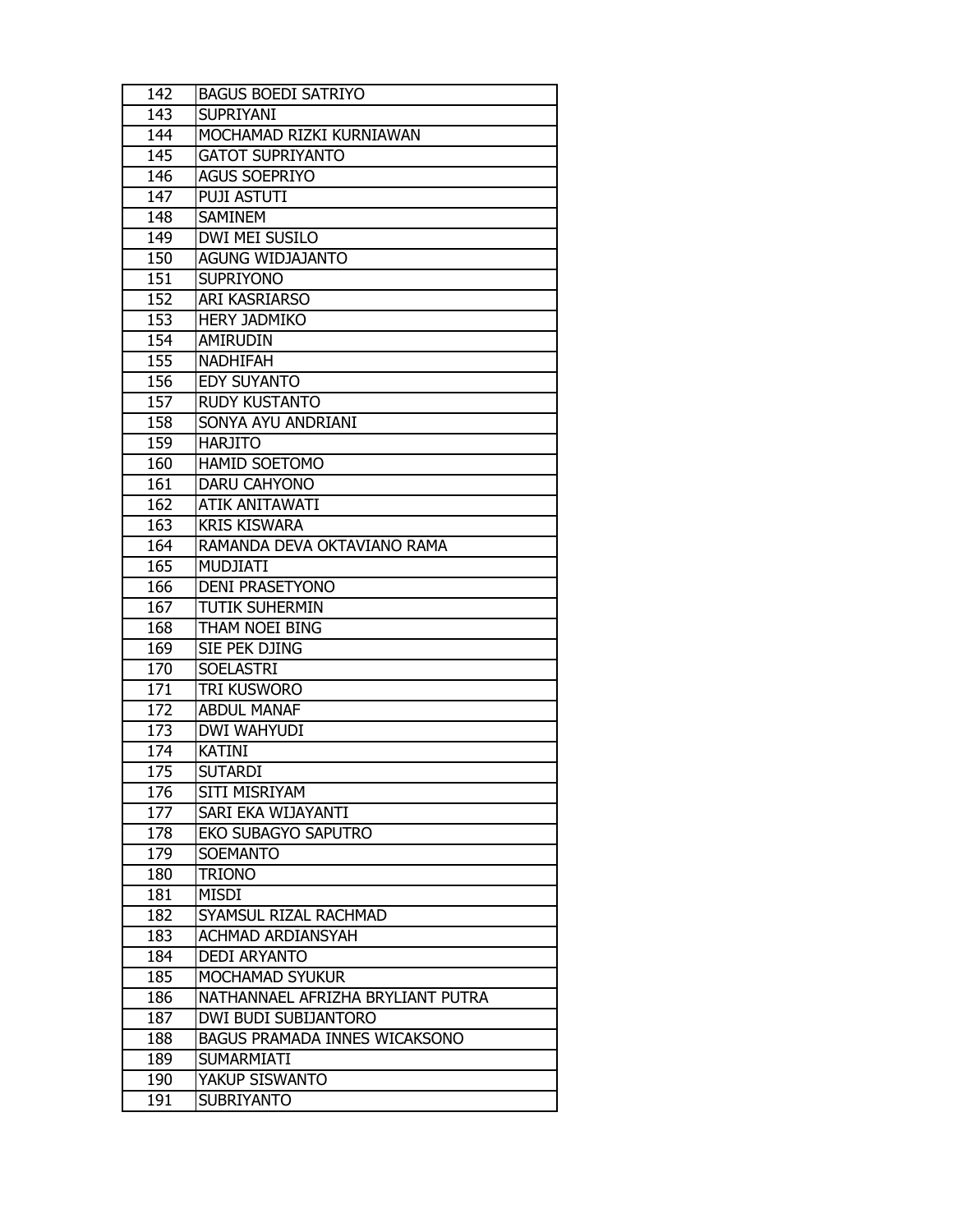| 192 | <b>DJAMI HARIANI</b>     |
|-----|--------------------------|
| 193 | <b>NARWAN</b>            |
| 194 | <b>ROCHADI</b>           |
| 195 | LIVIE KHARISMA SYAHPUTRI |
| 196 | HANANI KRISTANTI         |
| 197 | <b>ANEKA WARNI</b>       |
| 198 | <b>HERI PRAMONO</b>      |
| 199 | <b>IMRON ROSADI</b>      |
| 200 | RACHMAD WIDAGDO, B.SC    |
|     | <b>JUMLAH</b>            |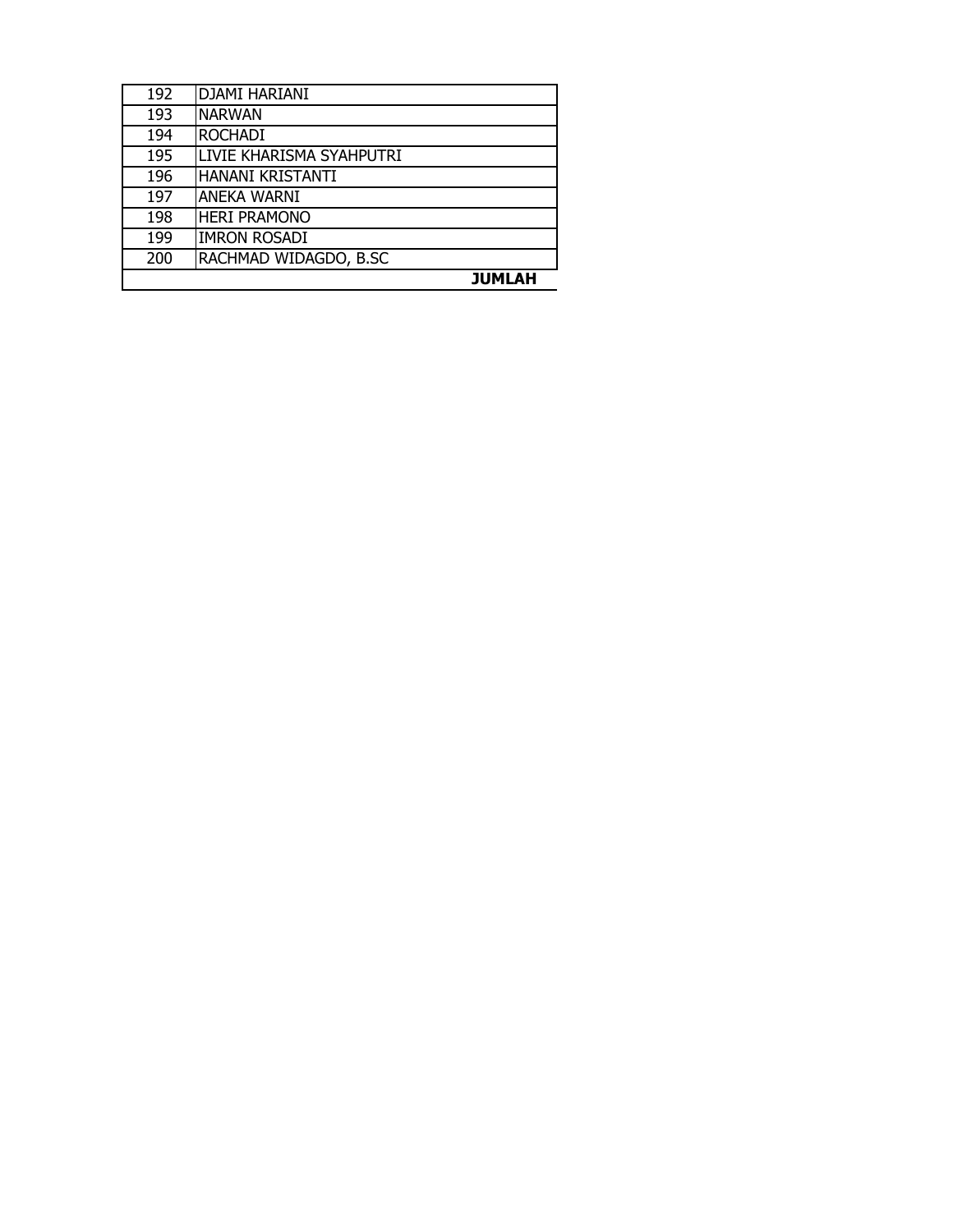## **ERAS PPKM BST 2021**

**: JAWA TIMUR**

**: MADIUN**

**: MANGUNHARJO**

**: PAGONGANGAN**

| <b>ALAMAT</b>                          | JUMLAH (Kg) |
|----------------------------------------|-------------|
| JL.JEND. SUDIRMAN NO.258               | 10          |
| JL.DIENG NO.10                         | 10          |
| JL.                                    | 10          |
| JL.MAJEN. SUNGKONO NO.364 B            | 10          |
| JL.ALON-ALON TIMUR Gg.SENENG NO.45     | 10          |
| JL.MAJEN. SUNGKONO NO.364 B            | 10          |
| JL.ANJASMORO Gg.BEBAHU NO.18 A         | 10          |
| JL. A, YANI Gg. PAMONGRINI NO.2        | 10          |
| JL. ANJASMORO NO.36                    | 10          |
| JL. A YANI 47                          | 10          |
| JL. A. YANI GG. ISKAL NO.4             | 10          |
| JL. A. YANI GG. TURUBUS NO.16          | 10          |
| JL. A. YANI GG. TURUBUS NO.16          | 10          |
| JL. A. YANI NO. 85                     | 10          |
| JL. A.YANI GG.ISKAL NO.03              | 10          |
| JL. A.YANI GG.PAMONGRINI NO.08         | 10          |
| JL. A.YANI GG.PAMONGRINI NO.11         | 10          |
| JL. A.YANI GG.PAMONGRINI NO.4          | 10          |
| JL. A.YANI GG.PRAWIROYUDAN             | 10          |
| JL. A.YANI GG.PRAWIROYUDAN NO.6        | 10          |
| JL. A.YANI GG.RONJE NO.2               | 10          |
| JL. A.YANI GG.RONJE NO.7               | 10          |
| JL. A.YANI GG.TRUBUS NO.03             | 10          |
| JL. A.YANI GG.TRUBUS NO.14 B           | 10          |
| JL. A.YANI GG.TRUBUS NO.5              | 10          |
| JL. A.YANI NO.43-B                     | 10          |
| JL. A.YANI NO.85                       | 10          |
| JL. AHMAD YANI GG. RONJE NO.1          | 10          |
| JL. AHMAD YANI GG.ISKAL NO.1           | 10          |
| JL. AHMAD YANI GG.ISKAL NO.18          | 10          |
| JL. AHMAD YANI GG.PAMONGRINI NO.11     | 10          |
| JL. AHMAD YANI GG.PRAWIROYUDAN NO.10   | 10          |
| JL. AHMAD YANI GG.TRUBUS NO.3          | 10          |
| JL. AHMAD YANI GG.TRUBUS NO.5          | 10          |
| JL. ALON-ALON TIMUR GG.SENENG 45       | 10          |
| JL. ALON-ALON TIMUR GG.SENENG 61       | 10          |
| JL. ALUN - ALUN TIMUR GG. SENENG NO 64 | 10          |
| JL. ALUN ALUN TIMUR GG.SENENG NO.61    | 10          |
| JL. ALUN ALUN TIMUR GG.SENENG NO.63    | 10          |
| JL. ALUN ALUN TIMUR NO.17 GG.SENENG    | 10          |
| JL. ALUN-ALUN TIMUR GG. SENENG 47      | 10          |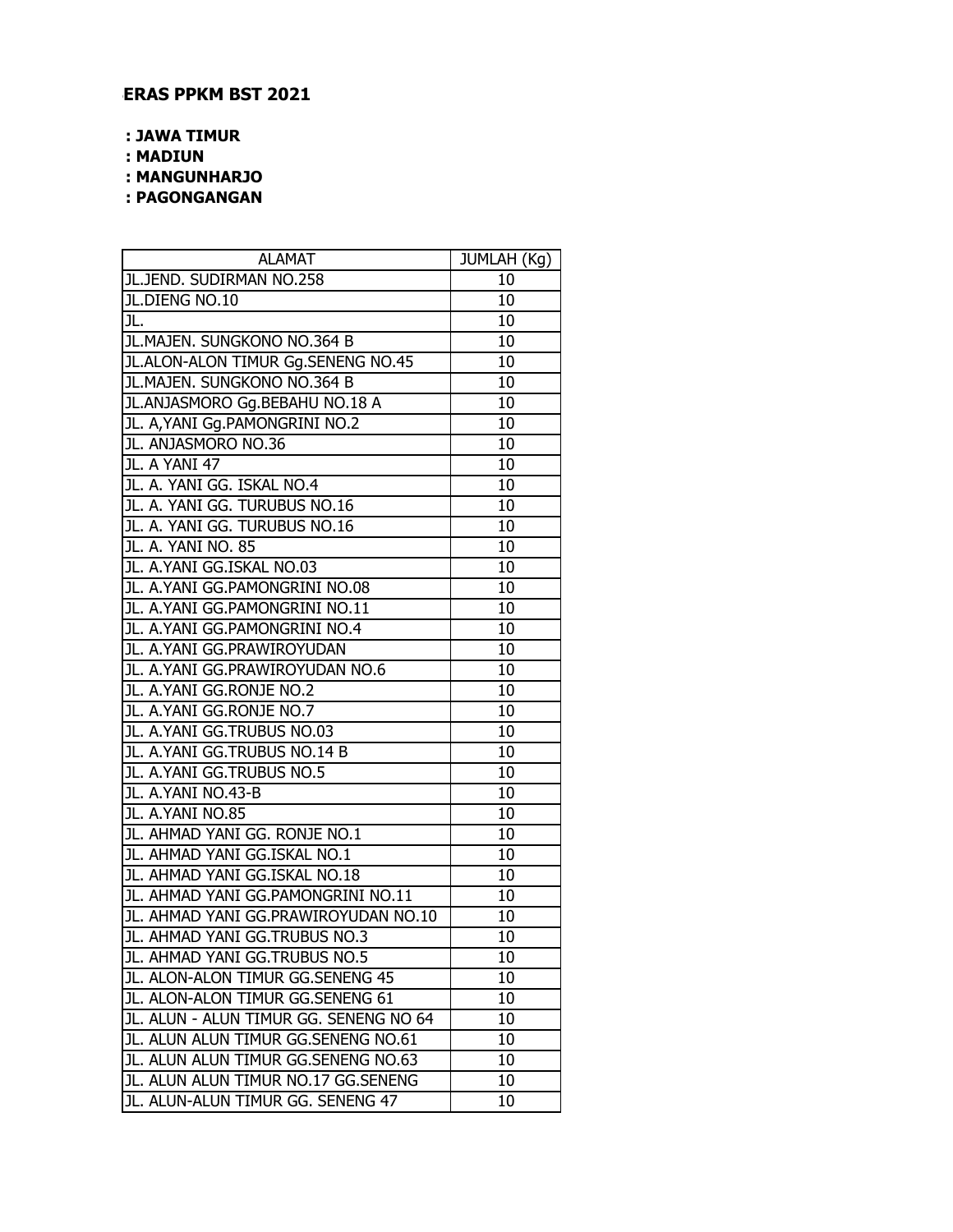| JL. ALUN-ALUN TIMUR GG. SENENG 49   | 10 |
|-------------------------------------|----|
| JL. ALUN-ALUN TIMUR GG.SENENG 45    | 10 |
| JL. ALUN-ALUN TIMUR GG.SENENG 46    | 10 |
| JL. ALUN-ALUN TIMUR GG.SENENG 49    | 10 |
| JL. ALUN-ALUN TIMUR GG.SENENG 58    | 10 |
| JL. ALUN-ALUN TIMUR GG.SENENG 61    | 10 |
| JL. ALUN-ALUN TIMUR GG.SENENG NO.61 | 10 |
| JL. ALUN-ALUN TIMUR NO.3            | 10 |
| JL. ALUN-ALUN TIMUR NO.5            | 10 |
| JL. ANJASMARA GG. BEBAHU 10         | 10 |
| JL. ANJASMARA GG. BEBAHU 3-B        | 10 |
| JL. ANJASMARO GG.PANGERANAN NO.2    | 10 |
| JL. ANJASMORO 17                    | 10 |
| JL. ANJASMORO GG. BEBAHU NO.04      | 10 |
| JL. ANJASMORO GG.BEBAHU NO.1        | 10 |
| JL. ANJASMORO GG.BEBAHU NO.22       | 10 |
| JL. ANJASMORO II NO.30-B            | 10 |
| JL. ANJASMORO NO. 5 A               | 10 |
| JL. ANJASMORO NO.10                 | 10 |
| JL. ANJASMORO NO.11                 | 10 |
| JL. ANJASMORO NO.14-B               | 10 |
| JL. ANJASMORO NO.19                 | 10 |
| JL. ANJASMORO NO.19                 | 10 |
| JL. ANJASMORO NO.46                 | 10 |
| JL. ANJASMORO NO.46                 | 10 |
| JL. ANJASMORO NO.5A                 | 10 |
| JL. ANJASMORO NO.5A                 | 10 |
| JL. BROMO NO.12B                    | 10 |
| JL. BROMO NO.8 B                    | 10 |
| JL. DIENG GG.PANGERANAN NO.11 A     | 10 |
| JL. DIENG GG.SURONATAN NO.07 B      | 10 |
| JL. DIENG NO.10                     | 10 |
| JL. DIENG NO.10                     | 10 |
| JL. JEND A.YANI NO.91               | 10 |
| JL. JEND.SUDIRMAN NO.258            | 10 |
| JL. KOL MARHADI GG.KAUMAN 19        | 10 |
| JL. KOL.MARHADI NO.62 B             | 10 |
| JL. MERAPI GG. LODAYAN 10           | 10 |
| JL. MERAPI GG. LODAYAN 24           | 10 |
| JL. MERAPI GG. LODAYAN 26           | 10 |
| JL. MERAPI GG. LODAYAN NO. 25       | 10 |
| JL. MERAPI GG. LODAYAN NO. 28       | 10 |
| JL. MERAPI GG. LODAYAN NO. 33       | 10 |
| JL. MERAPI GG. LODAYAN NO.15-B      | 10 |
| JL. MERAPI GG. LODAYAN NO.27        | 10 |
| JL. MERAPI GG.LODAYAN               | 10 |
| JL. MERAPI GG.LODAYAN 21            | 10 |
| JL. MERAPI GG.LODAYAN 32            | 10 |
| JL. MERAPI GG.LODAYAN NO.05         | 10 |
| JL. MERAPI GG.LODAYAN NO.06         | 10 |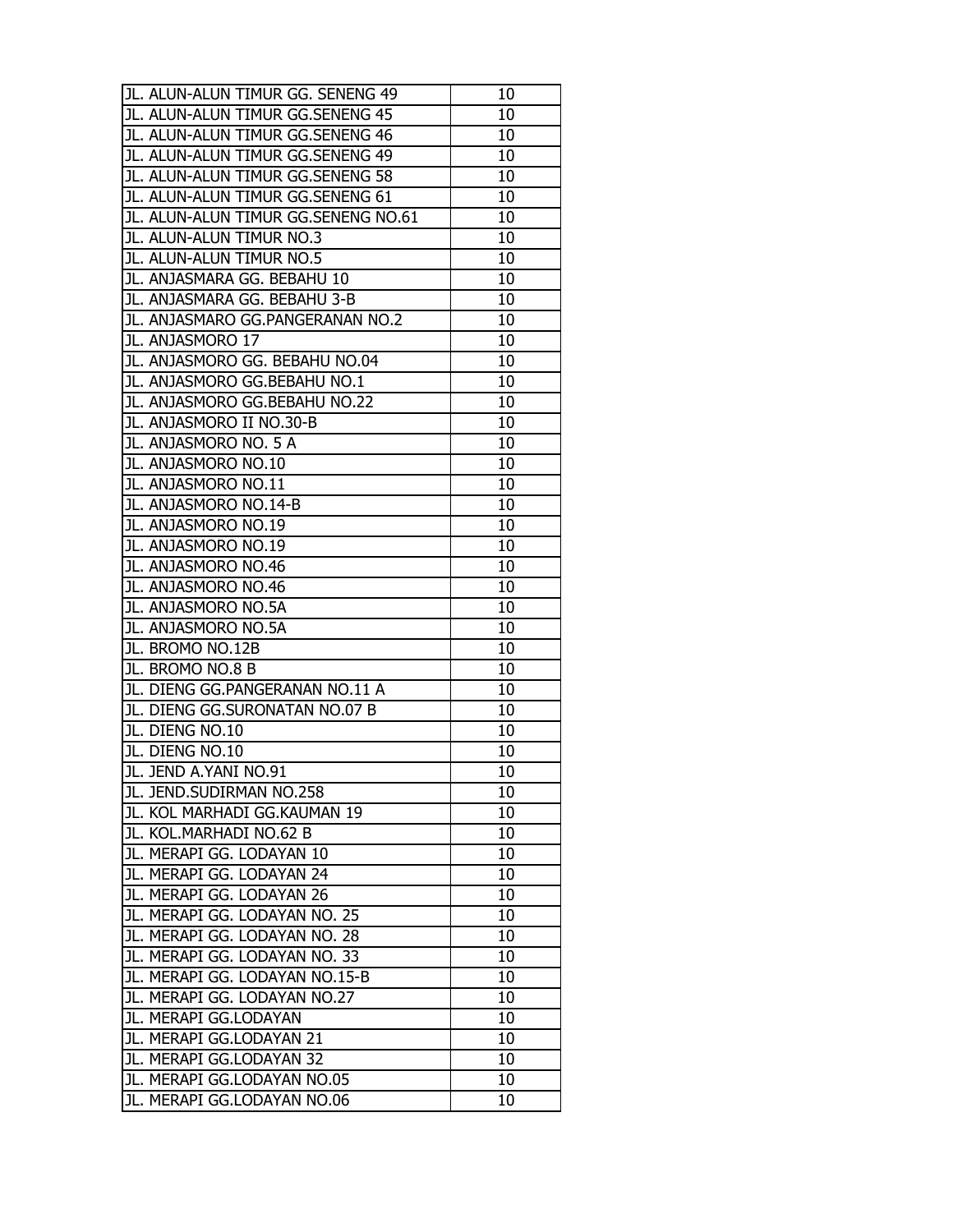| JL. MERAPI GG.LODAYAN NO.08                                        | 10 |
|--------------------------------------------------------------------|----|
| JL. MERAPI GG.LODAYAN NO.08                                        | 10 |
| JL. MERAPI GG.LODAYAN NO.12                                        | 10 |
| JL. MERAPI GG.LODAYAN NO.16 B                                      | 10 |
| JL. MERAPI GG.LODAYAN NO.18 B                                      | 10 |
| JL. MERAPI GG.LODAYAN NO.21                                        | 10 |
| JL. MERAPI GG.LODAYAN NO.25                                        | 10 |
| JL. MERAPI GG.LODAYAN NO.28                                        | 10 |
| JL. MERAPI GG.LODAYAN NO.28                                        | 10 |
| JL. MERAPI GG.LODAYAN NO.28                                        | 10 |
| JL. MERAPI GG.LODAYAN NO.29                                        | 10 |
| JL. MERAPI GG.LODAYAN NO.32                                        | 10 |
| JL. MERAPI GG.LODAYAN NO.33                                        | 10 |
| JL. MERAPI GG.LODAYAN NO.36                                        | 10 |
| JL. MERAPI GG.LODAYAN NO.36                                        | 10 |
| JL. MERAPI GG.LODAYAN NO.36                                        | 10 |
| JL. MERAPI GG.LODAYAN NO.40                                        | 10 |
| JL. MERAPI GG.LODAYAN NO.40                                        | 10 |
| JL. MERAPI GG.LODAYAN NO.40                                        | 10 |
| JL. MERAPI GG.LODAYAN NO.48                                        | 10 |
| JL. MERAPI GG.LODAYAN NO.7                                         | 10 |
| JL. MERAPI GG.LODAYAN NO.9                                         | 10 |
| JL. MERAPI GG.LODAYAN NO.9                                         | 10 |
| JL. MERAPI NO.06                                                   | 10 |
| JL. MERAPI NO.23                                                   | 10 |
| JL. MERAPI NO.23 B                                                 | 10 |
| JL. MERAPI NO.23-B                                                 | 10 |
|                                                                    |    |
| JL. MERAPI NO.25                                                   | 10 |
| JL. MERAPI NO.27                                                   | 10 |
| JL. MERBABU Gg. PANTI WANGUNAN NO. 30                              | 10 |
| JL. MERBABU GG. SURONATAN 06                                       | 10 |
| JL. MERBABU GG. SURONATAN 4                                        | 10 |
| JL. MERBABU GG.PANTIWANGUNAN                                       | 10 |
| JL. MERBABU GG.PANTIWANGUNAN NO.08                                 | 10 |
| JL. MERBABU GG.PANTIWANGUNAN NO.2                                  | 10 |
| JL. MERBABU GG.SURONATAN NO.04                                     | 10 |
| JL. MERBABU GG.SURONATAN NO.17                                     | 10 |
| JL. MERBABU GG.SURONATAN NO.17 B                                   | 10 |
| JL. MERBABU NO. 8                                                  | 10 |
| JL. MERBABU NO.2                                                   | 10 |
| JL. MJ SUNGKONO GANG. PANCASILA NO .21                             | 10 |
| JL. MJ SUNGKONO NO.366-B                                           | 10 |
| JL. MJ.SUNGKONO                                                    | 10 |
| JL. MJ.SUNGKONO                                                    | 10 |
| JL. MJ.SUNGKONO 364 B                                              | 10 |
| JL. MJ.SUNGKONO 366B                                               | 10 |
| JL. MJ.SUNGKONO 366-B                                              | 10 |
| JL. MJ.SUNGKONO 366-B                                              | 10 |
| JL. MJ.SUNGKONO GG.PANCASILA 13<br>JL. MJ.SUNGKONO GG.PANCASILA 21 | 10 |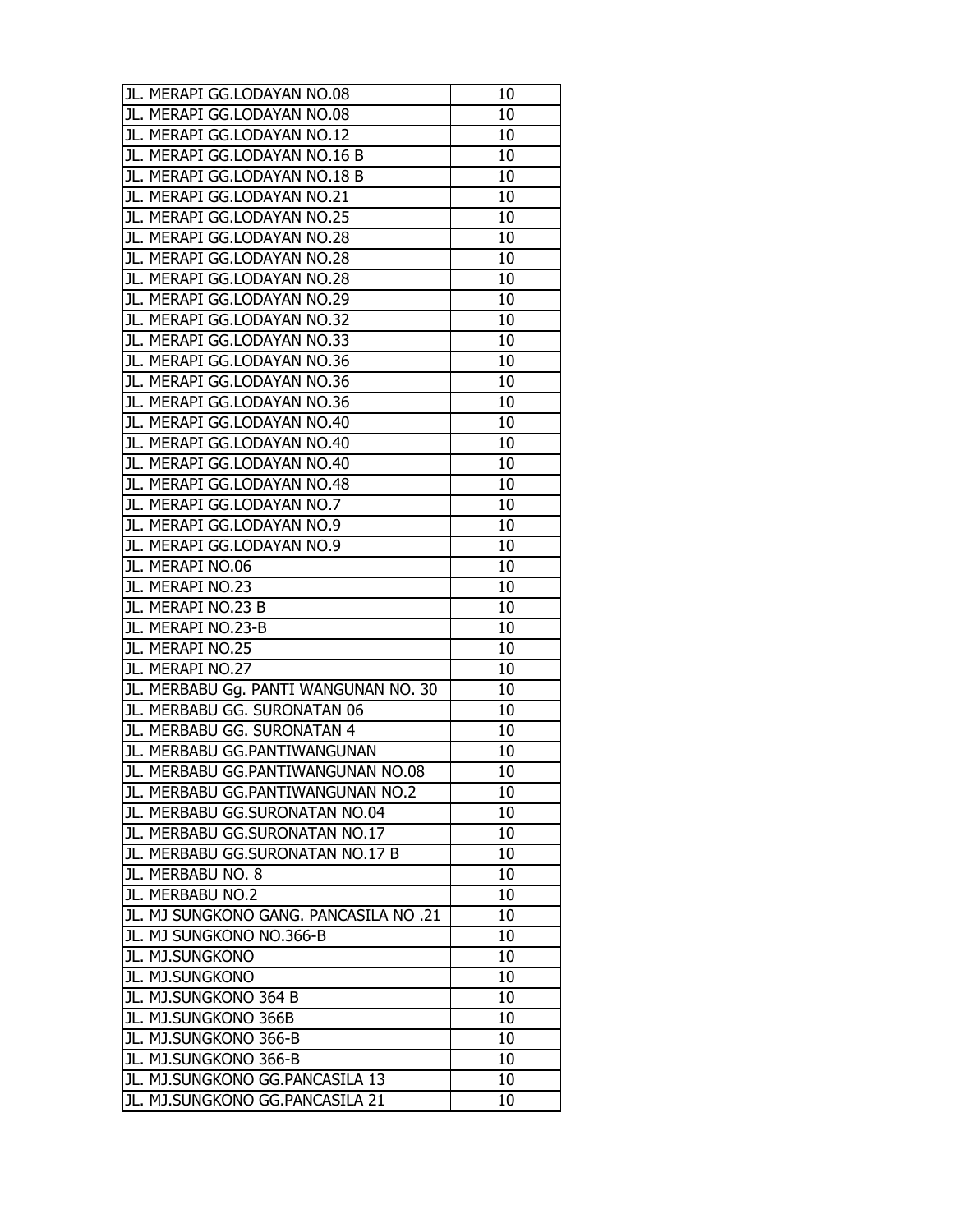| JL. MJ.SUNGKONO GG.PANCASILA 21      | 10 |
|--------------------------------------|----|
| JL. MJ.SUNGKONO GG.PANCASILA 21      | 10 |
| JL. MJ.SUNGKONO GG.PANCASILA NO.23   | 10 |
| JL. MJ.SUNGKONO GG.PANCASILA NO.23   | 10 |
| JL. MJ.SUNGKONO NO.348               | 10 |
| JL. MJ.SUNGKONO NO.348 B             | 10 |
| JL. MJ.SUNGKONO NO.352               | 10 |
| JL. MJ.SUNGKONO NO.352               | 10 |
| JL. MJ.SUNGKONO NO.364 B             | 10 |
| JL. MJ.SUNGKONO NO.366 B             | 10 |
| JL. MURIA 04                         | 10 |
| JL. MURIA 20 B                       | 10 |
| JL. MURIA 21/11                      | 10 |
| JL. MURIA 21/11                      | 10 |
| JL. MURIA GG.KAUMAN NO.10            | 10 |
| JL. MURIA GG.KAUMAN NO.12            | 10 |
| JL. MURIA GG.KAUMAN NO.12            | 10 |
| JL. MURIA GG.KAUMAN NO.17            | 10 |
| JL. MURIA NO 36                      | 10 |
| JL. MURIA NO.03                      | 10 |
| JL. MURIA NO.18 B                    | 10 |
| JL. MURIA NO.24                      | 10 |
| JL. P SUDIRMAN GG. SEPUHAN NO. 09    | 10 |
| JL. P.SUDIRMAN GG.SEPUHAN            | 10 |
| JL. P.SUDIRMAN GG.SEPUHAN            | 10 |
| JL. P.SUDIRMAN GG.SEPUHAN 26         | 10 |
| JL. P.SUDIRMAN GG.SEPUHAN NO.14      | 10 |
| JL. P.SUDIRMAN GG.SEPUHAN NO.21      | 10 |
| JL. P.SUDIRMAN GG.SEPUHAN NO.28      | 10 |
| JL. PANDAN 1                         | 10 |
| JL. PANDAN 31                        | 10 |
| JL. PANDAN NO. 03                    | 10 |
| JL. PANDAN NO.1                      | 10 |
| JL. PANDAN NO.11                     | 10 |
| JL. PANDAN NO.15                     | 10 |
| JL. PANDAN NO.15                     | 10 |
| JL. PANDAN NO.15                     | 10 |
| JL. PANDAN NO.20 B                   | 10 |
| JL. PANDAN NO.3                      | 10 |
| JL. PANDAN NO.3                      | 10 |
| JL. PANDAN NO.33                     | 10 |
| JL. PANDAN NO.35                     | 10 |
| JL. PANDAN NO.7                      | 10 |
| JL. PANDAN NO.7- D                   | 10 |
| JL. PANGLIMA SUDIRMAN GG. SEPUHAN 29 | 10 |
| JL. SEMERU 1/21                      | 10 |
| JL. SEMERU NO.01                     | 10 |
| JL. SEMERU NO.7 B                    | 10 |
| JL. SEMERU NO.7 B                    | 10 |
| JL. SEMERU NO.7 B                    | 10 |